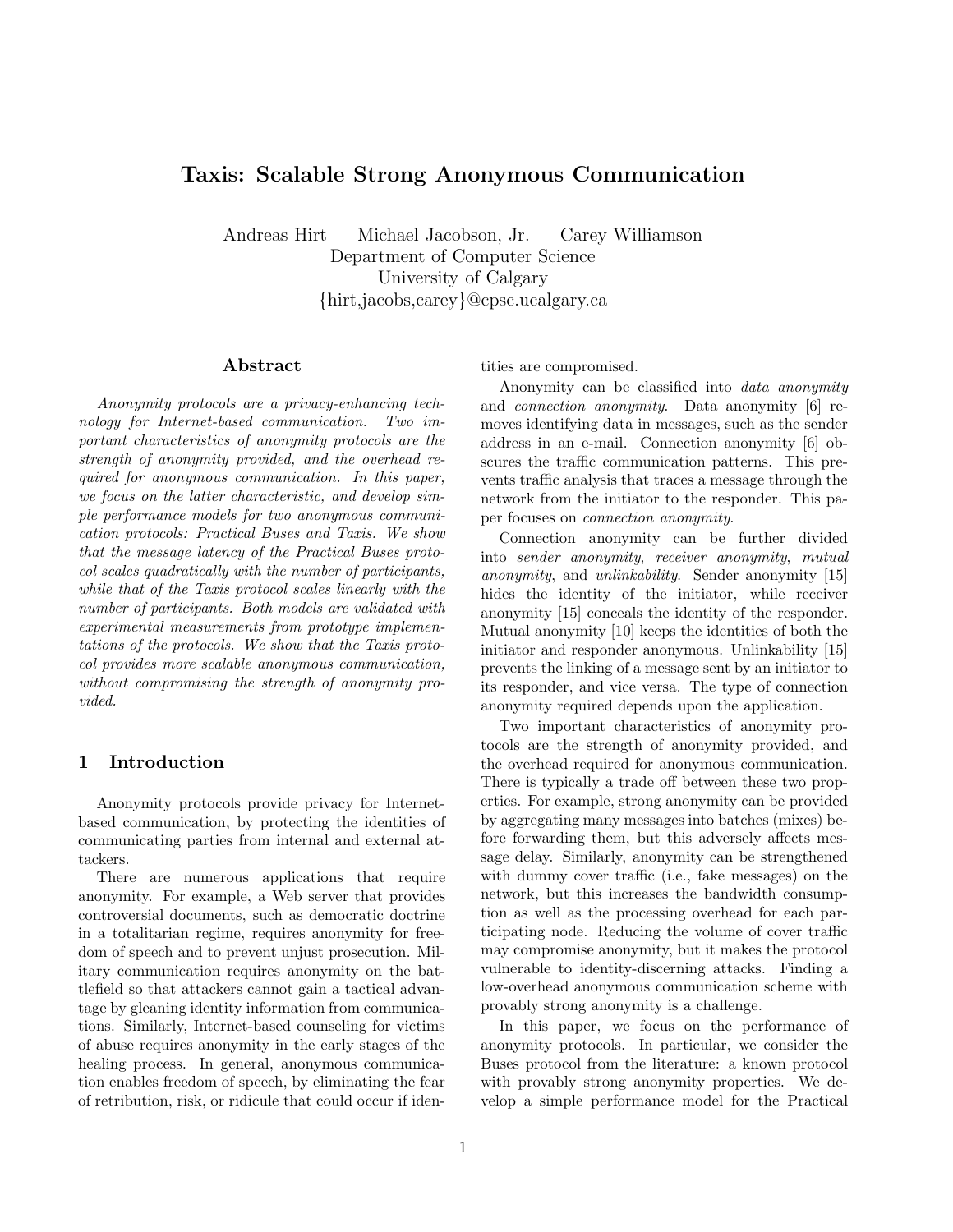Buses protocol, an extension to the Buses Protocol, and show that the message latency scales quadratically with the number of participants in the network. We then propose an improved protocol called Taxis, and show that its message latency scales linearly with the number of participants. Both models are validated with experimental measurements from a prototype implementation of each protocol. Furthermore, we show that Taxis provides more scalable anonymous communication than Practical Buses, without compromising the anonymity provided.

The rest of this paper is organized as follows. Section 2 provides background information on anonymity protocols and related work. Section 3 discusses the Practical Buses protocol and presents an analysis of its average message latency. Section 4 describes the new Taxis protocol, while Section 5 shows that its average message latency scales linearly. Section 6 presents experimental results, while Section 7 shows that Taxis retains the strong anonymity guarantees of Practical Buses. Finally, Section 8 concludes the paper.

# 2 Background and Related Work

### 2.1 Anonymity Techniques

Anonymous communication is a vibrant research field with many proposed anonymous communication schemes [1]. Applications such as e-mail have incorporated strong anonymous communication schemes, since they are delay-tolerant [7]. However, interactive applications, such as Web browsing and SSH, require lower latency. Designing a strong anonymous communication scheme with low overhead is an open research problem [8]. As an interim solution, low-latency anonymous communication schemes, such as Crowds [17] and Tor [8], have been used for interactive applications, despite being vulnerable to known attacks [8].

The three basic anonymity techniques are *broad*casting, mixes, and buses. Anonymous communication protocols inherit their performance and anonymity strength from these underlying techniques.

The broadcasting technique requires each participant to broadcast to all the other participants the parities of its secret coin flips [5]. Since this overhead scales quadratically, the broadcasting approach is no longer mainstream in the literature [1], and thus is not considered further in this paper.

The mixes and buses techniques can be measured by their performance and the strength of anonymity provided. The performance metric considered in this paper is the average message latency, and how it scales with the number of participants. The measure of anonymity is how well an initiator or responder is hidden among the participants.

To measure the strength of anonymity, the nomenclature anonymity set, sender anonymity set, and receiver anonymity set are used [14]. The anonymity set consists of all of the participants in an anonymous communication scheme. The sender anonymity set is a subset of the anonymity set that contains all of the participants that could have been an initiator for a particular message. Similarly, the receiver anonymity set is a subset of the anonymity set that contains all of the participants that could have been a responder for a message. A desirable characteristic of strong anonymity is that both the sender anonymity set and receiver anonymity set are equal to the anonymity set.

### 2.2 Mixes

In 1981, Chaum published his landmark paper on mixes. This was the first anonymity technique published and it provides very strong anonymity. The idea is to re-route a multiply encrypted message through a sequence of mixes. Each mix collects a batch of inputs, peels away a layer of encryption from each input, and randomly re-orders the outputs.

The goal is to prevent an attacker from correlating an input to its corresponding output, assuming that the mix's private key is kept confidential. However, the events of an initiator sending a message and a responder receiving a message also need to be hidden. The only solution proved to be secure requires each initiator to send at least one message to each responder in every single batch. This full cover traffic hides legitimate messages among the dummy messages. Uniform message size and replay protection must also be provided to preserve anonymity [4].

The problem with mixes is that the cover traffic scales quadratically with the number of participants. There is some debate as to how much anonymity is sacrificed by reducing the cover traffic [8]. Some schemes use no cover traffic, partial cover traffic, or almost full cover traffic. However, none of these solutions are 100% secure against a dedicated adversary, and few are suitable for interactive applications.

Anonymous communication schemes such as Tor [8] and Crowds [17] use no cover traffic at all. As a result, no batches are collected for input-output mixing. The authors of both these schemes acknowledge that they achieve their low overhead at the cost of being vulnerable to known attacks [8, 17].

Schemes such as JAP [3] and MorphMix [18] use partial cover traffic. JAP has each client send a constant stream of dummy traffic through a cascade of mixes,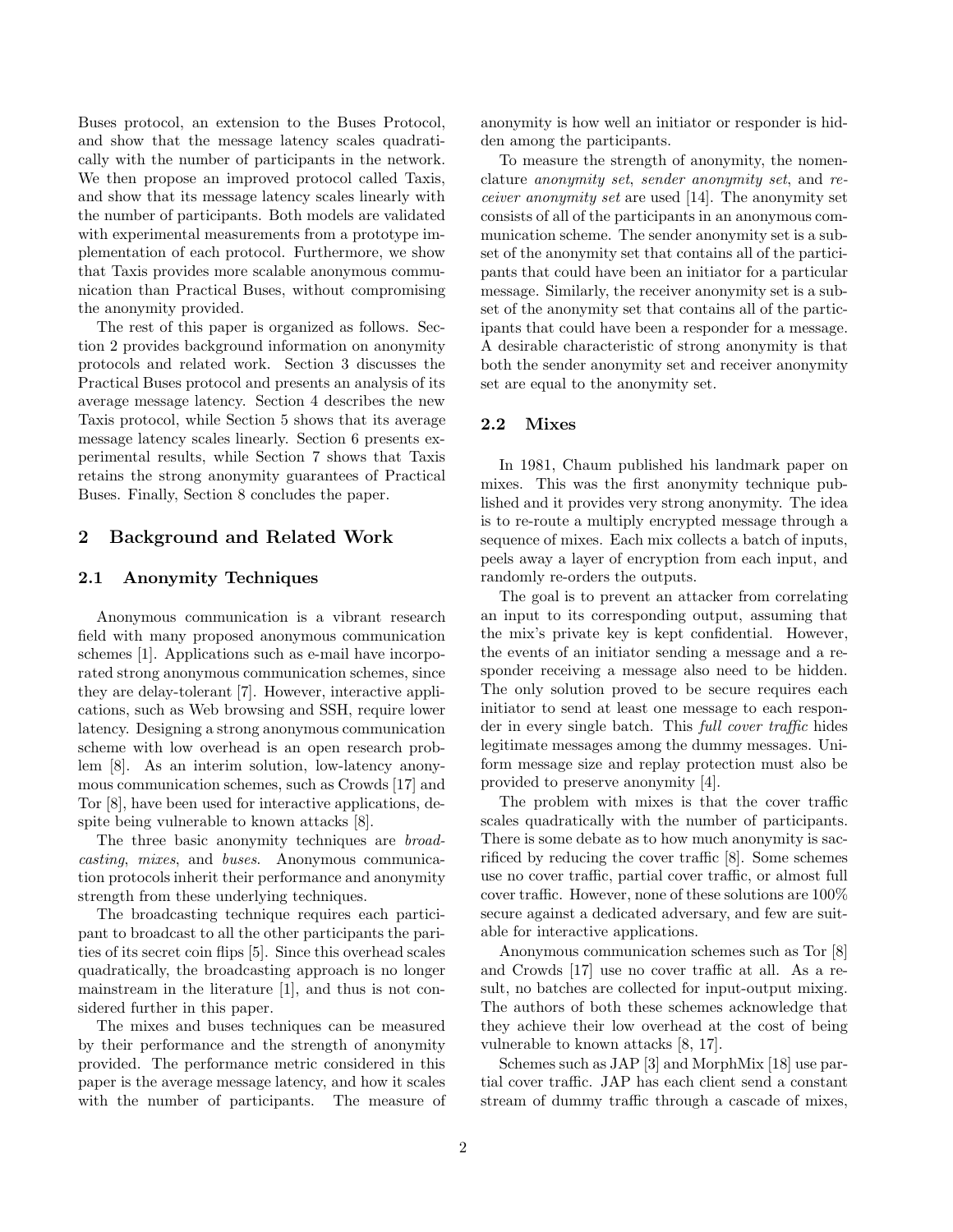but no dummy traffic is sent to the receivers. Thus, the intersection attacks discussed in [3] can be expedited with a traffic confirmation attack. An adversary corrupts each suspected sender's stream of traffic before the mix cascade, one at a time, and looks for a corresponding lack of traffic at the receiver. MorphMix is based on a peer-to-peer design that creates partial cover traffic through the construction of its anonymous tunnels. However, colluding peers can circumvent its collusion detection mechanism and defeat anonymity for a significant fraction of the communications [19].

Mixmaster [13], Mixminion [7], and Tarzan [9] use almost full cover traffic. Mixmaster and Mixminion only use internal dummy traffic among the mixes, but not between the initiators or responders. Both are suitable only for delay-tolerant applications such as e-mail because of their high overhead in collecting batches of sufficient size. Tarzan has mimics exchange cover traffic with a subset of the network (e.g., with six other peers). However, it requires each peer to have accurate knowledge of the entire topology. With dynamic membership, such as on the Internet, the routing protocol can be quickly overwhelmed with updates.

#### 2.3 Buses

In 2003, Beimel and Dolev introduced the buses anonymity technique [2]. The optimal buffer version is based upon a metaphorical city bus, which traverses all of the participants in the anonymity network. The key idea is that messages can travel in the seats of a bus, appropriately obscured by layers of encryption. The bus traverses the network, passing from one node to the next. When in possession of the bus, a node replaces the bus with its decryption and retrieves messages intended for it, replacing the message's seat with random data. In addition, the node places layered encrypted messages on the bus to be delivered to other nodes. By encrypting the message, only the intended recipient can recover its messages. By having each node decrypt the bus, an adversary cannot tell if a node replaces a seat with its decryption or inserts a new message to be sent.

# 3 The Practical Buses Protocol

### 3.1 Protocol Overview

The Practical Buses protocol [11, 12] extends buses [2] to improve its security and performance in practice. Each participant owns a 'row' of bus seats, which it uses to send and forward messages. To hide the event of a node replacing a seat with a message to send or forward, each node replaces all of its owned seats each time it receives the bus with either random data or a valid hybrid encrypted message (using RSA-OAEP and AES-CBC). There are no known techniques that an adversary can use to distinguish valid messages from random data, unless it possesses the corresponding decryption key.

When a participant receives the bus, it copies the bus, modifies the bus, and forwards the bus. The bus is copied for off-line processing, which can take place after the incoming bus has been forwarded. The main component of the off-line processing is to decrypt the bus, removing a layer of encryption from any nested messages with the correct OAEP redundancy. A participant modifies the bus by inserting any messages to forward, then any messages to send, and finally replacing any unused owned seats with random data, before forwarding the bus to the next participant on the route.

A new nested encrypted message is created by (hybrid) encrypting a message with the responder's key, selecting a random set of up to  $l$  indirection participants (e.g.,  $l = 2$ ), and then recursively encrypting the message with each indirection participant's corresponding key. This resulting indirection path requires at least one and at most  $l + 1$  complete bus tours of all the participants to deliver the message to the responder (the 1 arises from the fact that the recipient could be at the end of the bus tour).

Practical Buses improves both the performance and security of Buses [2] (see [11, 12] for details). Performance is improved by using expired seats, persistent TCP connections, and multi-threading. Security is improved via anonymous acknowledgements, seat signatures, and replay protection.

In Buses and Practical Buses, the bus path creates an artificial re-routing path for a message, just like mixes. However, unlike Mixes, they do not require quadratic cover traffic for strong anonymity, nor do they require mixing. In addition, a participant that handles a nested encrypted message can only identify the predecessor in the indirection path, while the successor is unknown.

Practical Buses provides strong mutual anonymity. It is not vulnerable to any known attacks, except DoS attacks [11]. The sender anonymity set and receiver anonymity set both consist of the full anonymity set.

### 3.2 Message Latency Analysis

The goal of our analysis of the Practical Buses protocol is to model the average message latency: the elapsed time from when a message is entered to when the anonymous acknowledgement is received and processed. On average, the time until the responder re-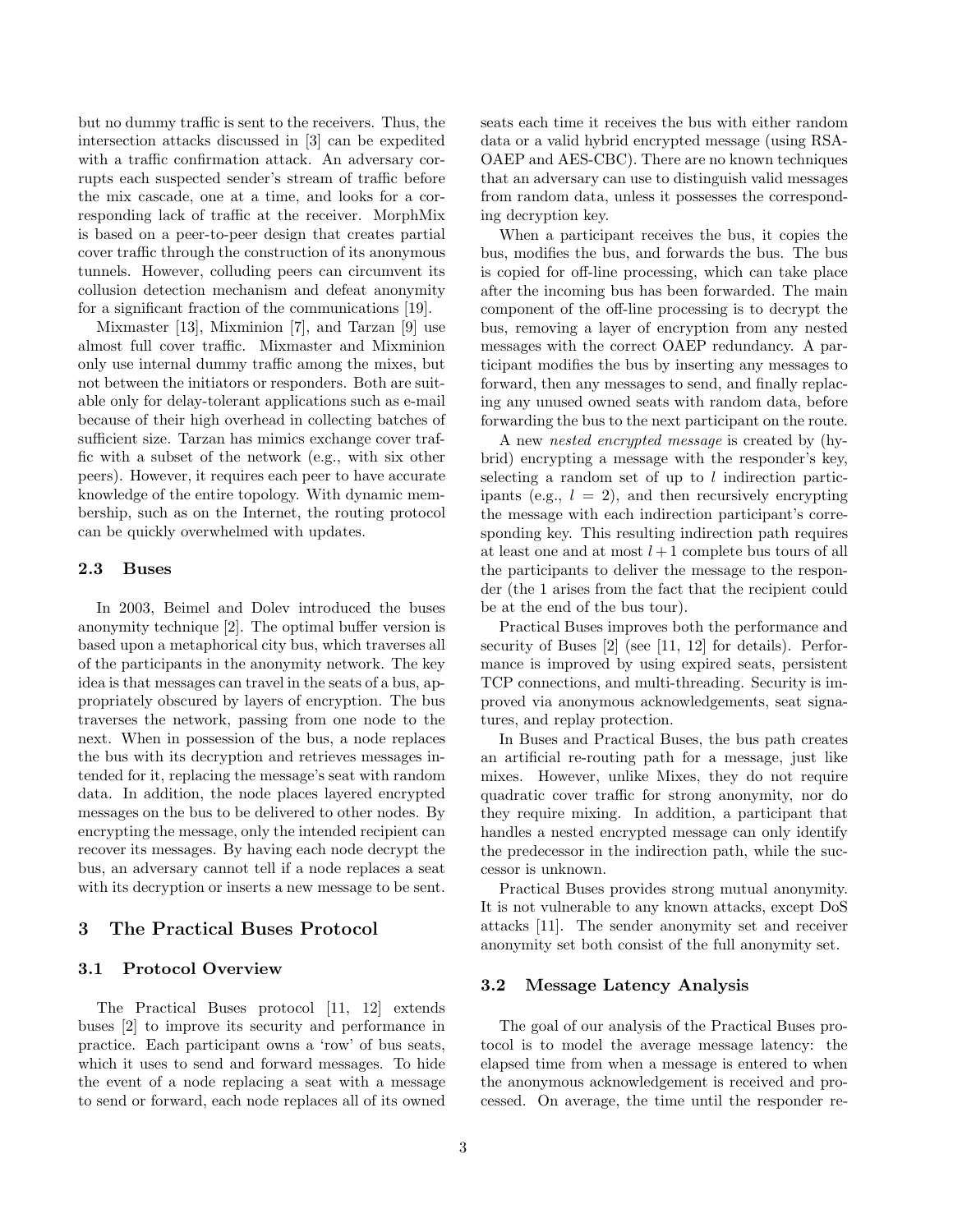ceives the message is half the average message latency. For simplicity, we assume that the network is reliable, and messages do not have to be resent.

The average message latency,  $E[L_B]$  is calculated as:

$$
E[L_B] = 2(d_{IR} + h \underbrace{(d_{net} + d_{proc})}_{\text{per hop}})
$$
 (1)

where  $d_{IR}$  denotes the sending delay to construct a nested encrypted message  $(I)$  and the delay to process a received message offline  $(R)$ , h denotes the average number of bus hops to deliver a message,  $d_{net}$  denotes the average bus network delay per hop, and  $d_{proc}$  denotes the average bus processing delay per hop. The factor of 2 accounts for the message being sent and the anonymous acknowledgement being received.

The average number of bus hops between a message being sent and received depends on how far away the bus is from the initiator when it wants to send a message  $(h_w)$ , the number of hops  $(h_{IR})$  along the bus route between the initiator and the responder, the location of the bus nodes for each of the l indirection nodes, and the offline processing for each of the l indirection nodes that causes a forwarded message to be delayed an entire bus tour. Let the bus path consist of  $n$  nodes. On average  $h_w = (n-1)/2$  and each layer of encryption requires an additional bus tour with probability 1/2 due to the location of the forwarding node/responder. For simplicity, assume that a message to send/forward is not delayed by other messages to send or forward. The average number of hops to deliver a message is:

$$
h = h_w + n * \underbrace{\left(\frac{h_{IR}}{n} + \frac{l}{2} + l\right)}_{\text{# of bus tours}} = \frac{3nl + 2n - 1}{2} \quad . \quad (2)
$$

The average network delay per bus hop depends on the transmission delay  $(d_{xmit})$ , propagation delay, processing delay, queueing delay, and TCP delay. For simplicity, let propagation delay, processing delay, and queueing delay be approximated by a constant c. In addition, assume that TCP setup delay can be ignored since persistent connections make this delay a one-time cost. If  $r$  denotes the transmission rate in bits per second,  $k$  the number of seats per node,  $n$  the number of nodes, s the seat size in bits, then  $d_{xmit} = kns/r$ . Thus, the average network delay can be calculated as

$$
d_{net} = \frac{kns}{r} + c \tag{3}
$$

The average processing delay per bus hop depends on the total number of seats on the bus  $(kn)$  and the average delay to process a seat  $(d_{seat})$ :

$$
d_{proc} = knd_{seat} . \t\t(4)
$$

Substituting  $(2)$ ,  $(3)$ , and  $(4)$  into  $(1)$  and simplifying yields the average message latency for Practical Buses.  $E[L_B]$  equals

$$
2\left(d_{IR} + \left(\frac{3nl + 2n - 1}{2}\right)\left(\left(\frac{kns}{r} + c\right) + knd_{seat}\right)\right)
$$
\n(5)

where  $d_{IR}$  is the average delay to construct a new nested encrypted message or anonymous acknowledgement (I) plus the average delay caused by the offline processing of a received message or anonymous acknowledgement  $(R)$ , l is the average number of indirection participants,  $n$  is the number of participants in the Practical Buses network,  $k$  is the number of seats owned by each participant in the Practical Buses network,  $s$  is the size of each seat on the bus,  $r$  is the transmission rate, c represents the sum of the queueing, processing, and propagation network delays, and  $d_{seat}$  is the average delay to process a seat.

According to our analysis, the message latency of the Practical Buses protocol is  $O(n^2)$ , scaling quadratically with the number of participants. Experimental results from a prototype implementation confirm this observation (see Section 6).

# 4 The Taxis Protocol

# 4.1 Motivation

Quadratic scalability of the message latency makes the 'Practical' Buses protocol impractical. Equation (5) shows that the quadratic dependency arises from the number of hops to deliver a message multiplied by the processing delay and network delay, each of which are  $O(n)$ . However, the analysis of the Practical Buses protocol provides the insight required to develop a better protocol, which we call Taxis.

The key idea in Taxis is to reduce both the processing and network delay per tour. Instead of a bus with rows of owned seats, each participant owns a single taxi that contains only its owned seats. This allows a participant to separate the taxis into owned or unowned taxis. The unowned taxis require no on-line processing, and can simply be forwarded, resulting in a metaphorical 'fast lane'. In this way, a taxi is only delayed once per tour for on-line seat processing at the participant that owns the taxi. To provide further insight into the taxis, the message life cycle and taxi processing steps are discussed next.

### 4.2 Message Life Cycle

The creation of the initial nested encrypted message involves choosing a random indirection path of random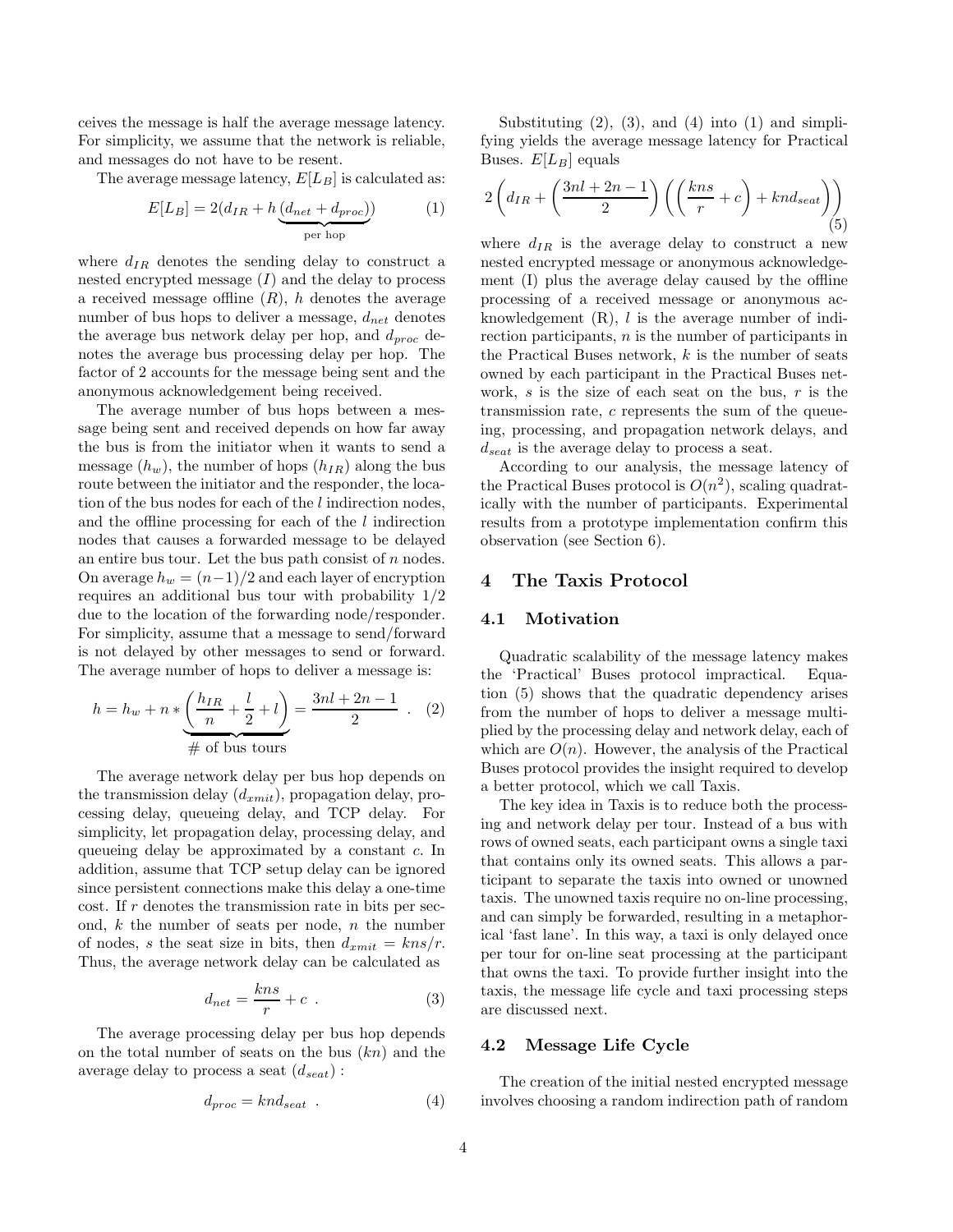but bounded length. The inner core holds the actual message, an anonymous public key (required for the receiver to send an anonymous acknowledgement) and a message tag field. When adding a layer of encryption either for the receiver or an indirection node, a random AES key in the salt field and a forward flag (true for every layer except the inner core) are prepended to the current message content. The salt is encrypted with RSA-OAEP and the rest of the message is encrypted with AES using the salt field value as the key.

Encapsulation in a seat consists of prepending the nested encrypted message with the seat owner's public key, seat tag (unique seat identifier), and seat timestamp, and appending random data to make the seats uniform in size. Then a signature, calculated on the public key, seat tag, timestamp, encrypted nested message, and random data, is appended to the seat.

A node processing a nested encrypted message first tries to extract the AES key by decrypting the salt field with both its RSA-OAEP private and anonymous private key. This decryption is successful if the result has the prescribed redundancy, in which case the node removes the outermost encryption layer by decrypting the rest of the data with the extracted AES key. After decrypting, the forward field is extracted. If the forward flag is true, then it removes the salt (and the forward fields) and forwards the rest of the decrypted inner layer. If the forward flag is false, the node extracts the actual message from the inner core.

#### 4.3 Taxi Processing

The processing of a taxi consists of receiving, modifying, and forwarding the taxi. The taxi that a participant does not own is always received and then immediately forwarded using the 'fast lane', with the taxi processed off-line thereafter. On the other hand, an owned taxi is received, modified, and then forwarded. An owned taxi always has a lower priority so that the fast lane is not delayed by the processing delay of owned seats. The receiving, modifying, and forwarding of the taxi are now discussed in further detail.

Receiving a taxi consists of copying it for the offline extraction of messages. For each decrypted salt field with the prescribed redundancy, the AES key is extracted and the rest of the seat is decrypted. The signature for the seat is checked. If it fails, then the contents of the decrypted seat are not further processed; otherwise, it is processed. If the forward flag is true, then the contents of the decrypted message are inserted into the send queue for transmission at the next available opportunity. If the forward flag is false, then the contents of the decrypted seat are passed up to the application layer. Incoming messages trigger an anonymous acknowledgement, which is created and placed in the send queue.

Modifying an owned taxi with  $k$  seats consists of replacing all of the seats with either new messages being sent, message forwarding, the sending of anonymous acknowledgements, messages being resent, or random data.

Forwarding a taxi consists of sending it to the next node in the taxi path. A participant sends and forwards messages only in its owned taxi. Nested encrypted messages are inserted into the seats of a taxi in an identical manner as Practical Buses, with an indirection path and recursive hybrid encryption.

# 5 Analysis of Taxis Protocol

# 5.1 Performance Advantages

Separating taxis into owned or unowned taxis has two important performance advantages:

- Improved parallelism.  $O(n)$  participants send a taxi each time unit, so the network is fully pipelined. This effectively reduces network delay to that of the slowest link on the bus path. Unowned taxis have a higher precedence over owned taxis. This creates a metaphorical fast lane for unowned taxis, which can be forwarded immediately after they are copied for local off-line processing.
- Reduced processing delay. Due to the segregation of taxis into two classes, the processing delay is reduced by a factor of  $O(n)$ . As a result, the processing delay is reduced to the time it takes for the slowest participant to modify its taxi.

The improved parallelism can be explained the following way. If there is a 'train' of  $q$  taxis that arrives at a participant, then the size of the departing train is  $q-1$  if the participant owns one of the taxis, and q otherwise. To see this, observe that if a node owns a taxi in the train, all of the unowned taxis have higher priority and are forwarded first. Then the owned taxi is then processed before it is forwarded, which separates it from the train of unowned taxis.

The main result is that Taxis reduces the network delay of Practical Buses by a factor of  $n$ . To understand this, let one time unit represent the time it takes for a taxi to traverse one link,  $p_i$  denote the  $i^{th}$  participant,  $p_{i+1}$  denote the next participant in the static roundrobin taxi path,  $t_i$  denote the taxi owned by  $p_i$ , and n denote the total number of participants.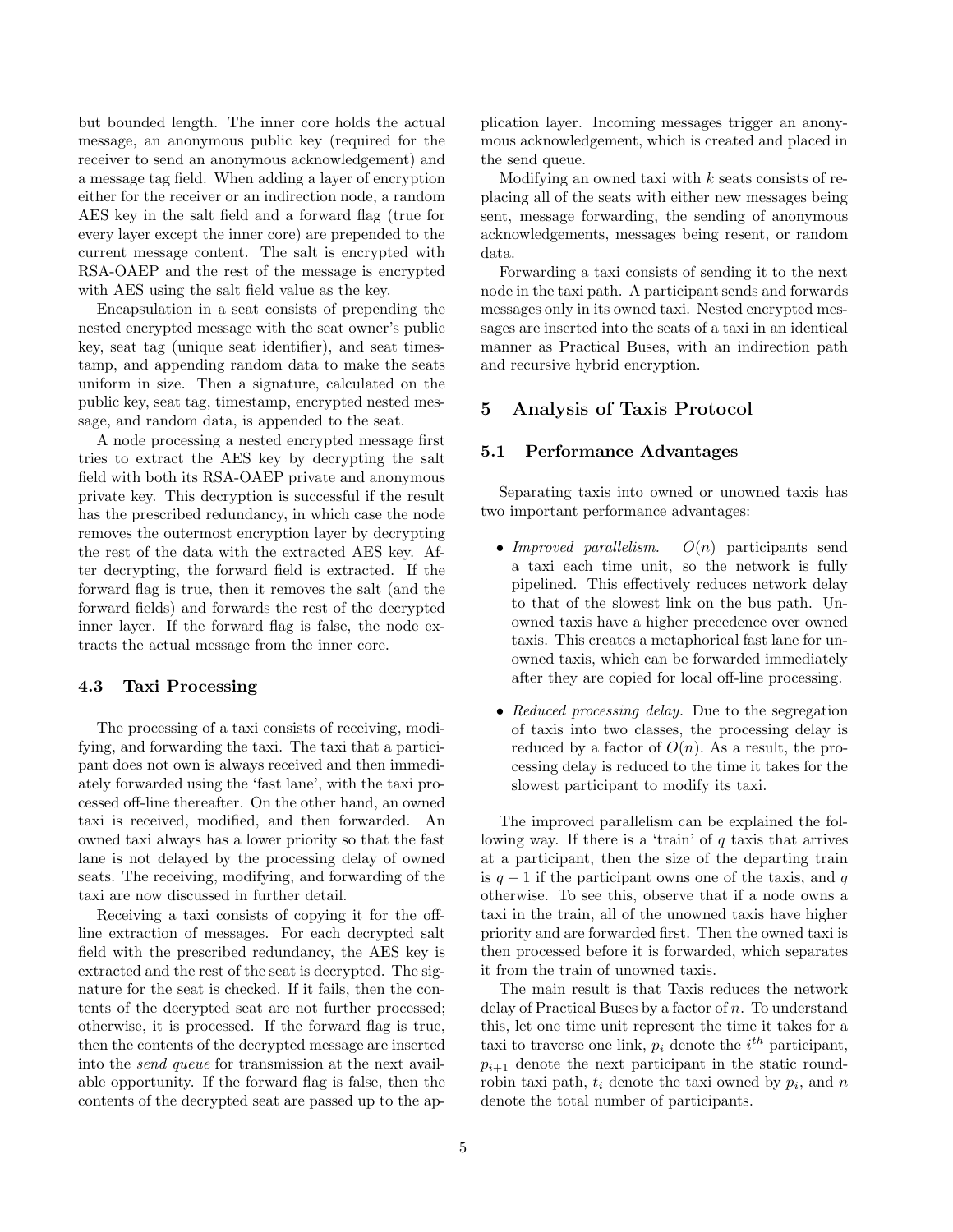Consider the worst case scenario, where one of the participants has had all of the taxis arrive at the same time to form one long train at  $p_i$ . Without loss of generality, assume that this train arrives at  $p_1$  at time 1. Since *n* taxis arrived at  $p_1$ , the owned taxi  $t_1$  must also be received by  $p_1$ . By the earlier argument, the outgoing train has a length of  $n-1$ , and taxi  $t_1$  is delayed. Thus, a train is sent containing the taxis  $t_2, t_3, \ldots, t_n$ in the order they arrived. By the second time unit,  $p_2$ receives the taxi train. Again,  $p_2$  delays its taxi  $t_2$ , and forwards the taxi train containing the taxis  $t_3, t_4, \ldots, t_n$ in the order they arrived. In addition, the delayed taxi  $t_1$  is sent during time unit 2. Using the same argument and induction,  $p_i$  receives a train of size  $(n-i+1)$  containing the taxis  $t_i, t_{i+1}, ..., t_n$  at time unit i. It delays the taxi  $t_i$ , forwards a train of size  $(n-i)$ , and  $(i-1)$ taxis are forwarded by previous participants that delayed their taxis. The average number of taxis  $E[T]$ sent per time unit (not including the train) over one full tour  $i = 1, 2, \ldots, n$  is:

$$
E[T] = \frac{\sum_{i=1}^{n} (i-1)}{n} = \frac{n-3}{2} ,
$$

which is  $O(n)$ . Therefore, the network delay of Taxis is reduced by a factor of n compared to Practical Buses.

Taxis reduces the processing delay of Practical Buses by a factor of  $O(n)$ . Consider Practical Buses where there are n participants and a bus makes one full tour, visiting all the participants exactly once. The bus is delayed at each participant so that the participant can process its row of owned seats. Thus, each row of owned seats is delayed  $\sum_{i=1}^{n} d_{proc_i}$  per bus tour, where  $d_{proc_i}$  is the delay induced by a participant  $p_i$  processing its owned seats. This has the unfortunate consequence that each participant delays the unowned seats unnecessarily.

Taxis does not delay unowned seats unnecessarily. Recall that taxis are segregated into two classes, owned and unowned taxis. Consider the full tour of a taxi starting at its owner  $p_i$ . Before  $p_i$  forwards its taxi, the taxi is first modified. Then  $p_i$  forwards the taxi to complete a full tour of the network. Since no other participant owns the taxi, it will travel through a metaphorical 'fast lane' during this full tour, and is only copied for offline processing by each participant. The taxi is able to complete a full tour of the network very quickly, and is only delayed by the owner for  $d_{proc_i}$  for processing. Similarly, all the other taxis incur one processing delay per full tour. As a result, all the taxis tour the network with a processing delay of  $d_{proc_i}$ . Therefore, the processing delay of Taxis is reduced by a factor of  $O(n)$  compared to Practical Buses.

#### 5.2 Message Latency Analysis

The formula to model the average message latency of Taxis is built upon the formula to model that of Practical Buses in Section 3.2. The average number of hops required to deliver a message is still the same as in the Practical Buses model (see Equation (2)). However, the average time it takes a participant to send all the taxis and process all the taxis on average per hop has changed.

Recall that the network delay is reduced by a factor of  $n$ , and that the processing delay is reduced by a factor of  $O(n)$ . Dividing the respective Practical Buses model Equations (3) and (4) by *n* yields:

$$
d_{net} = \frac{ks}{r} + \frac{c}{n} \tag{6}
$$

and

$$
d_{proc} = kd_{seat} \t . \t (7)
$$

Substituting Equations  $(2)$ ,  $(6)$ , and  $(7)$  into the message latency model for the Practical Buses protocol Equation (1) yields the following model for Taxis.  $E[L_T]$  equals

$$
2\left(d_{IR} + \left(\frac{3nl + 2n - 1}{2}\right)\left(\left(\frac{ks}{r} + \frac{c}{n}\right) + kd_{seat}\right)\right)
$$
(8)

using the same notation as defined previously.

The number of hops required is still  $O(n)$ , but the network and processing delay are both reduced by  $O(n)$ . Therefore, Taxis' average message latency scales linearly with the number of participants.

# 6 Experimental Results

#### 6.1 Experimental Methodology

We developed prototype implementations of the Practical Buses protocol and the Taxis protocol, and evaluated them experimentally. The protocols are tested on a LAN consisting of a Beowulf cluster of 14 identically configured machines. Each machine is a dual-processor 2.4 GHz machine with 2 GB RAM and a 512 KB cache. The machines are connected by a 1 Gbps Ethernet switch. The software used is Linux 2.4.20-19.7, POSIX threads with libc-2-2.5, GMP Version 4.1.1, and  $g++$  version 3.2. To simplify the analysis, a statically-configured round-robin tour of the participating nodes is used with persistent TCP connections. In addition, only a single CPU is used on the dual-processor machines.

A Practical Buses or Taxis peer program is run on each participating node in the LAN. The peer program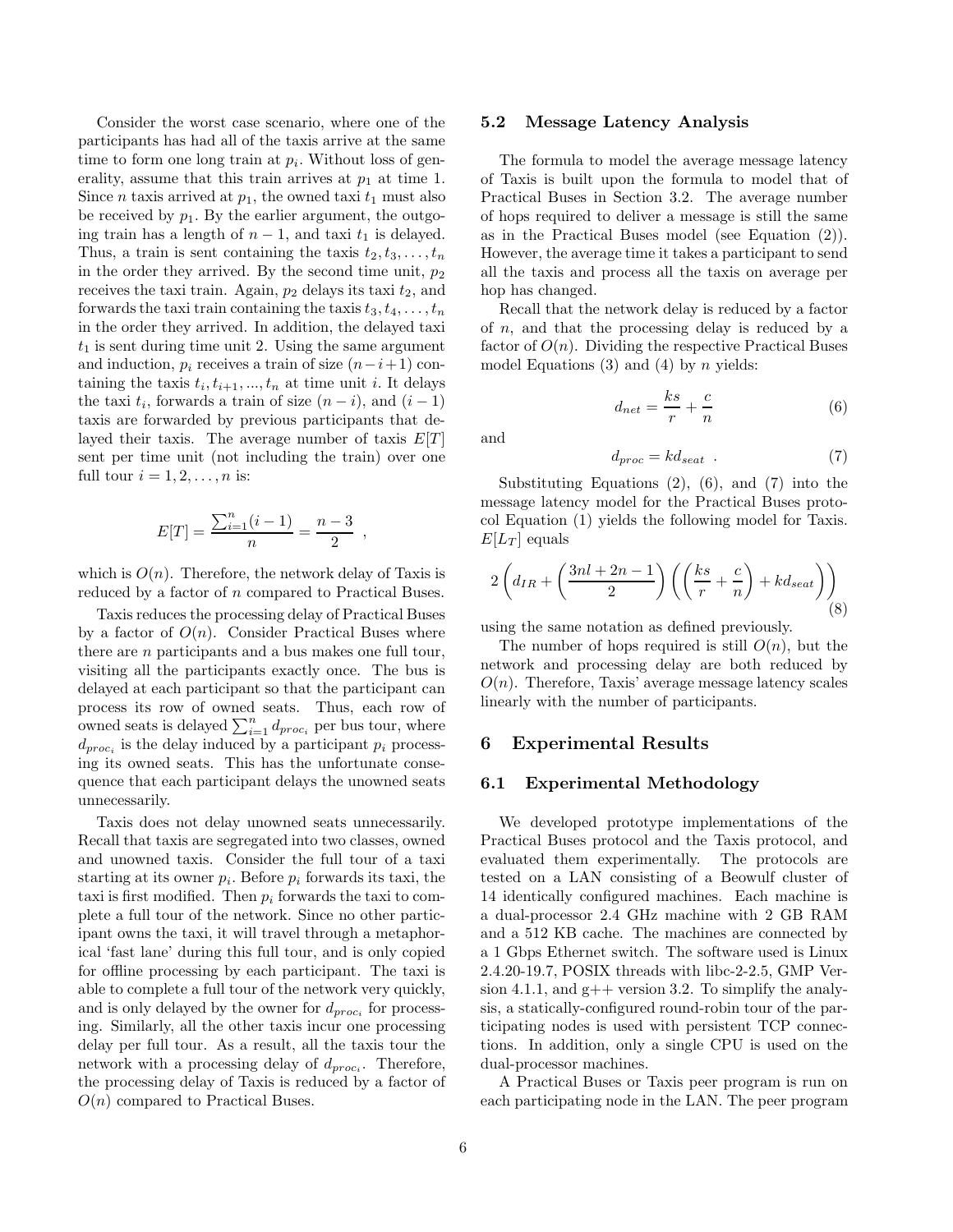uses a TCP overlay to provide anonymous communication for a chat application written specifically for testing. The chat program uses pre-defined workload files, so that the exact same workload (i.e., message sizes and timings) is used for each anonymity protocol.

For consistency, the experimental results for the Taxis protocol and the Practical Buses protocol used the same basic implementation. The design of the Taxis protocol is very similar to the design of the modified Practical Buses in Section 2.3. The changes consisted of dividing the bus into taxis, incorporating a fast lane, and adding in the handling of taxis.

The primary performance metric is message latency. It is extracted from trace files recorded by the peer program and calculated by taking the difference between when the bus or taxi peer first receives a message from the chat application and when the chat program receives the corresponding anonymous acknowledgement.

The testing consisted of scaling from 2 to 14 participants. For each number of participants, a total of 360 messages with a random length between 1 byte and 2 KB are exchanged. A Poisson message arrival process with an aggregate average of 30 messages per minute is used. The initiators and responders of messages are randomly chosen. A Zipf distribution is approximated by having two "elephant" participants generate 50% of the traffic when there are more than four participants. The seat size is 3 KB, and each participant owns a twoseat taxi. The number of indirection nodes is randomly chosen as either 1 or 2.

### 6.2 Model Validation Results

Figure 1 shows the experimental results for roundtrip message latency, for both Practical Buses and Taxis. The average message latency increases from about 0.5 seconds to several seconds as the number of participants increases from 2 to 14. The Taxis protocol exhibits lower latency than the Practical Buses protocol.

Based on our earlier analysis, the message latency for Practical Buses scales quadratically with the number of participants. The experimental results confirm this analysis (see Figure 2). The curve fitting is done using the non-linear least-squares (NLLS) Marquardt-Levenberg algorithm in gnuplot. The fitting parameter values for  $d_{IR}$  and  $d_{seat}$  are also shown in Figure 2. The model fits the experimental results well.

For the Taxis protocol, the average message latency scales linearly with the number of participants. The modeling results for the Taxis protocol are fit to the experimental results in Figure 3. The linear model fits the experimental results well.



**Figure 1. Experimental results for average message latency for Practical Buses and Taxis**

# 7 Security Analysis of Taxis

While the foregoing experimental results demonstrate that the Taxis protocol is significantly faster than the Practical Buses protocol, we still need to verify that anonymity has not been compromised. That is, due to the significant changes in the Taxis protocol, it is necessary to re-evaluate its security.

The Practical Buses protocol is analyzed in [12], and shown to be secure against all attacks, except DoS attacks. The threat model used for the analysis consists of an eavesdropper, passive adversary, or active adversary. In particular, an eavesdropper can view anything exchanged between two participants on the network. A passive adversary can corrupt one or more participants to relate incoming messages to their corresponding outgoing messages, as well as view the routing tables and decryption keys of the corrupted participants. An active adversary has all the powers of a passive adversary, plus the ability to create, modify, and delete messages.

The goal of an eavesdropper, passive adversary, or active adversary is to collect observable events in order to reduce anonymity. An active adversary also tries to create additional observable events that can be used to reduce anonymity.

The Practical Buses protocol is not vulnerable to any known attacks including local eavesdropper before/after proxy, size/time correlation, low load, full compromised path, marker, passive traceback timing, replay, spam, mob, filter, and intersection attack [11]. The Taxis protocol is also not vulnerable to any of these attacks. A simple analysis shows that the Taxis protocol has the necessary counter-measures listed in [11] that are required to defeat the attack.

However, the Taxis protocol may be vulnerable to new types of attacks, and warrants further analysis. Recall that the adversary's goal is to collect or create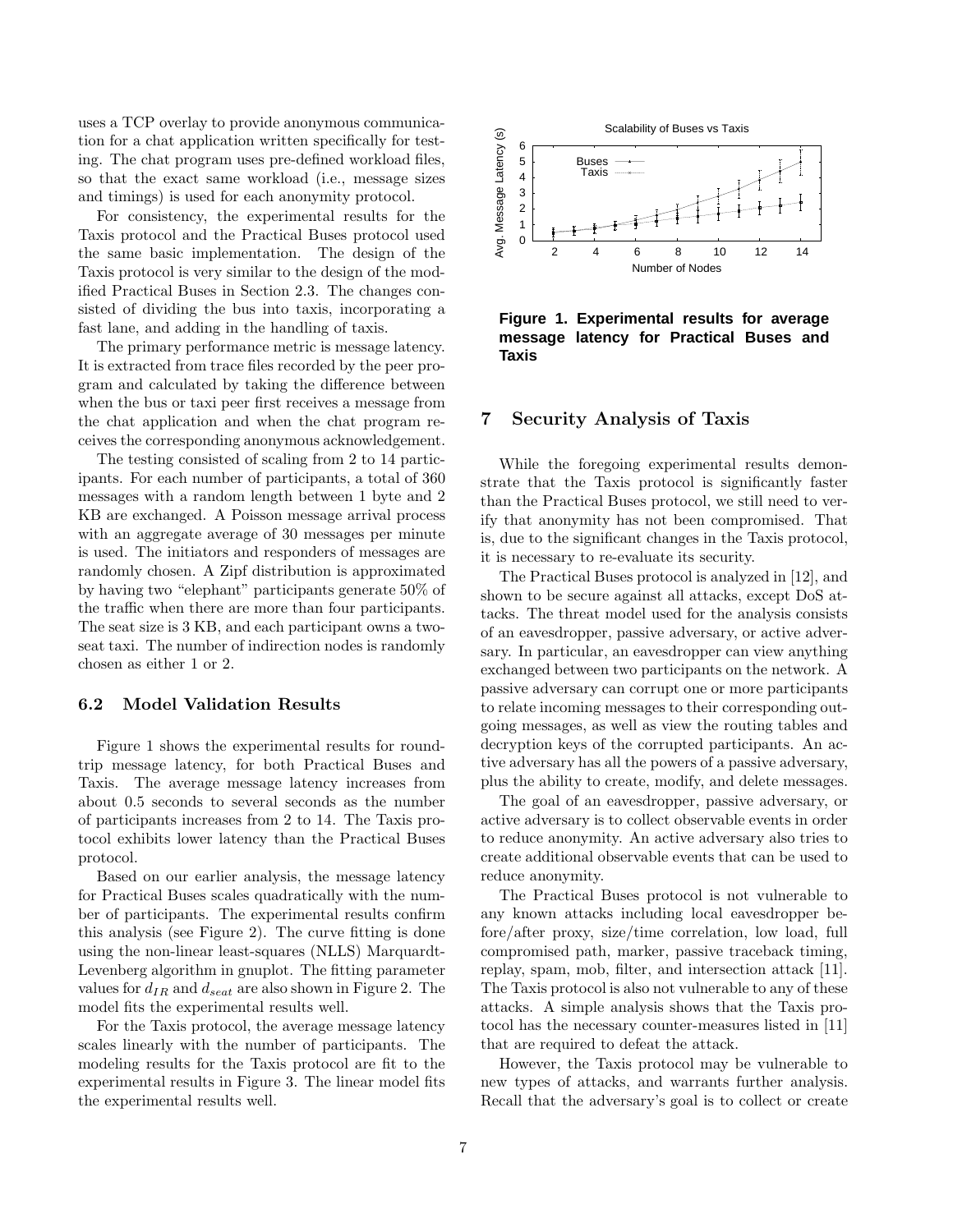

**Figure 2. Quadratic fit of Buses model to experimental results.**



 $d_{s+r} = 0.0819427 \pm 0.009394$  seconds  $d_{seat} = 0.0122894 \pm 0.0001663$  seconds

**Figure 3. Linear fit of Taxis model to experimental results.**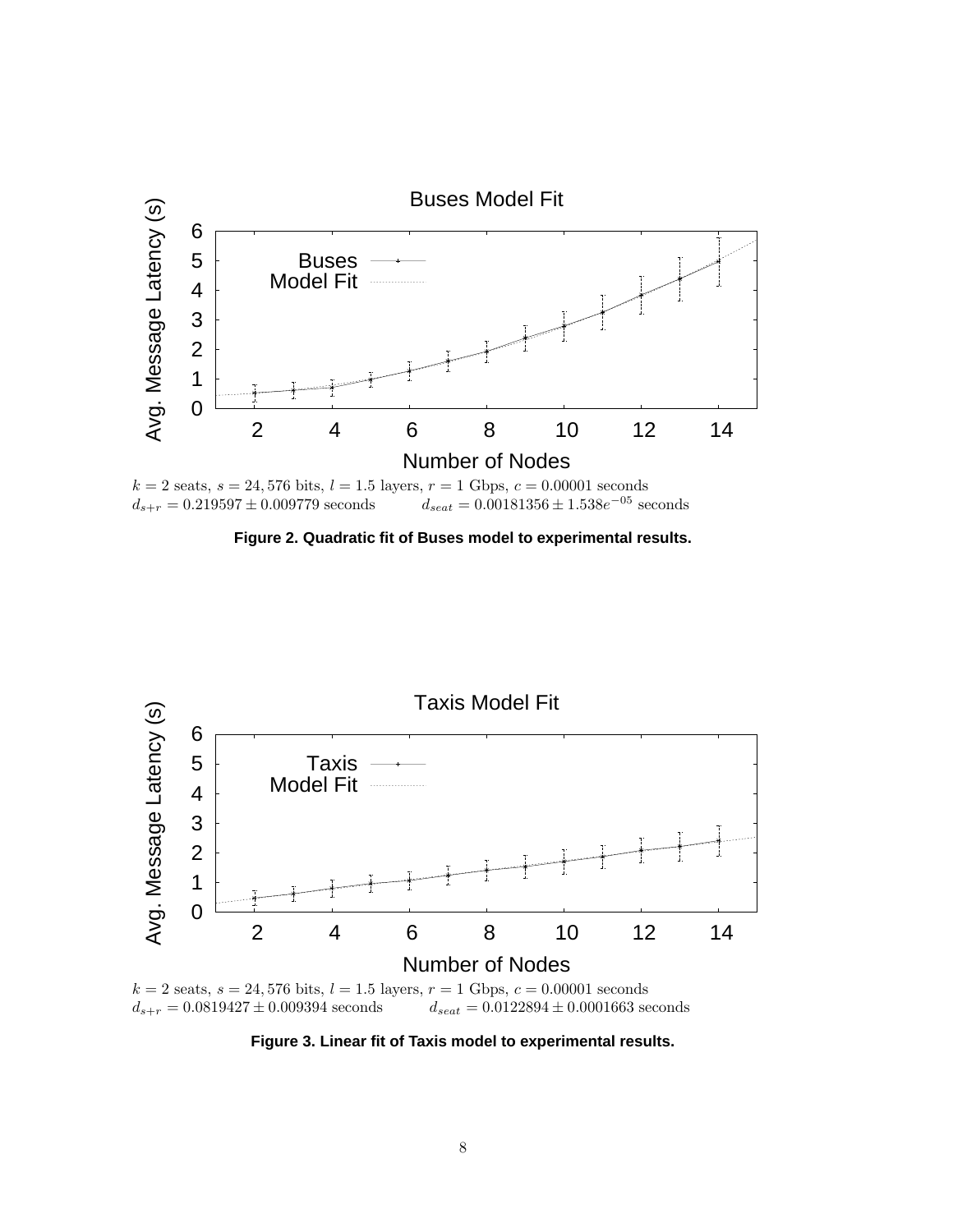observable events in order to reduce anonymity. Thus, the focus of this analysis is based upon identifying and analyzing any new information observable within the threat model.

The new observable event in Taxis is the sending and receiving of individual taxis. An adversary can try to glean information from passively observing the taxis that circulate the network under normal conditions, or can create observable events by delaying, modifying, or deleting messages or taxis.

# 7.1 Passive Attacks

The adversary monitors the taxis that circulate the network, recording when they stop at each of the participants. It can then try to leverage this information to reduce either sender or receiver anonymity.

An adversary can try to reduce sender anonymity by observing when a participant sends a valid message through an adversary to forward. The adversary has to then determine if the predecessor is an initiator to defeat sender anonymity. This requires that the adversary eliminate the possibility that no other participant sent the suspected initiator a message to forward. As a result, any participants who exchange taxis with the suspected initiator could have forwarded the message through the suspected initiator. Clearly, if the taxis are regularly circulating the network, the sender and receiver anonymity sets are not reduced.

An adversary can also try to reduce receiver anonymity. However, this is not feasible since an adversary cannot determine the predecessor in the indirection path.

# 7.2 Active Attacks

An active adversary could try to add, modify, or delete taxis in order to reduce anonymity. The modifying and adding of taxis requires the adversary to steal the corresponding private key(s). Otherwise, the signatures on the seats will be invalid, and the spoofed seats will be ignored.

Adding a taxi does not defeat anonymity. The only noticeable events that occur are at the corrupted participants, who may receive the added message(s), remove a layer of encryption, and forward it or potentially receive it. However, this does not create any new events that reduce anonymity.

Modifying a taxi does not defeat anonymity. Any subsequent layers of encryption will not decrypt successfully, since the required redundancy for an OAEP decryption to succeed is destroyed. The only noticeable events occur at the corrupted participants, who may receive the message, attempt to remove a layer of encryption, and then give up when the OAEP redundancy check fails. As a result, no new events are created that help to reduce anonymity.

The deletion of a taxi does create an observable event, since a participant does not receive the taxi on a regular schedule. Thus, the sender anonymity sets for all the participants are reduced when the taxi is not circulating. However, this is analogous to a temporary DoS attack and all anonymous communication schemes either have their anonymity set reduced under such conditions or stop sending messages. Thus, the attacker can effectively reduce anonymity. The participants are quickly made aware of this attack, since the lack of anonymous acknowledgements generated by messages being sent or forwarded on the deleted taxis are noticeable by the participants, in addition to the owner timing out on its own taxi being received.

Thus, the only attack that an active adversary can use to defeat anonymity is to try to delete multiple taxis and reduce the anonymity sets. In the best case, the adversary must repeatedly delete all of the taxis before they are received by any other participant, except the initiator's taxi, the responder's taxi, and the indirection participants' taxis that are used to forward the message. This reduces the anonymity set to its minimum  $(l + 2)$ , where l is the number of indirection nodes. However, this presents a paradox for the adversary, who must successfully guess the initiator, responder, and indirection participants within a short time window before being detected. (Note that the attacker does not know the random indirection path before the attack is launched.) The number of indirection paths for Taxis with  $n$  participants and  $l$  indirection nodes is  $n<sup>l</sup>$ . Thus, as the size of the network grows, it becomes difficult for the adversary to guess the indirection path successfully. The same paradox arises when the attacker uses a combination of corrupted participants, and deleted taxis.

Thus, the Taxis protocol maintains the same anonymity strength as Practical Buses.

### 8 Conclusions

In this paper, we focus on the performance of anonymous communication protocols, and develop latency models for Practical Buses and Taxis. We show that the message latency of the Practical Buses protocol scales quadratically with the number of participants, while that of the Taxis protocol scales linearly with the number of participants. Both models are validated with experimental measurements from prototype implementations of the protocols. Furthermore, we show